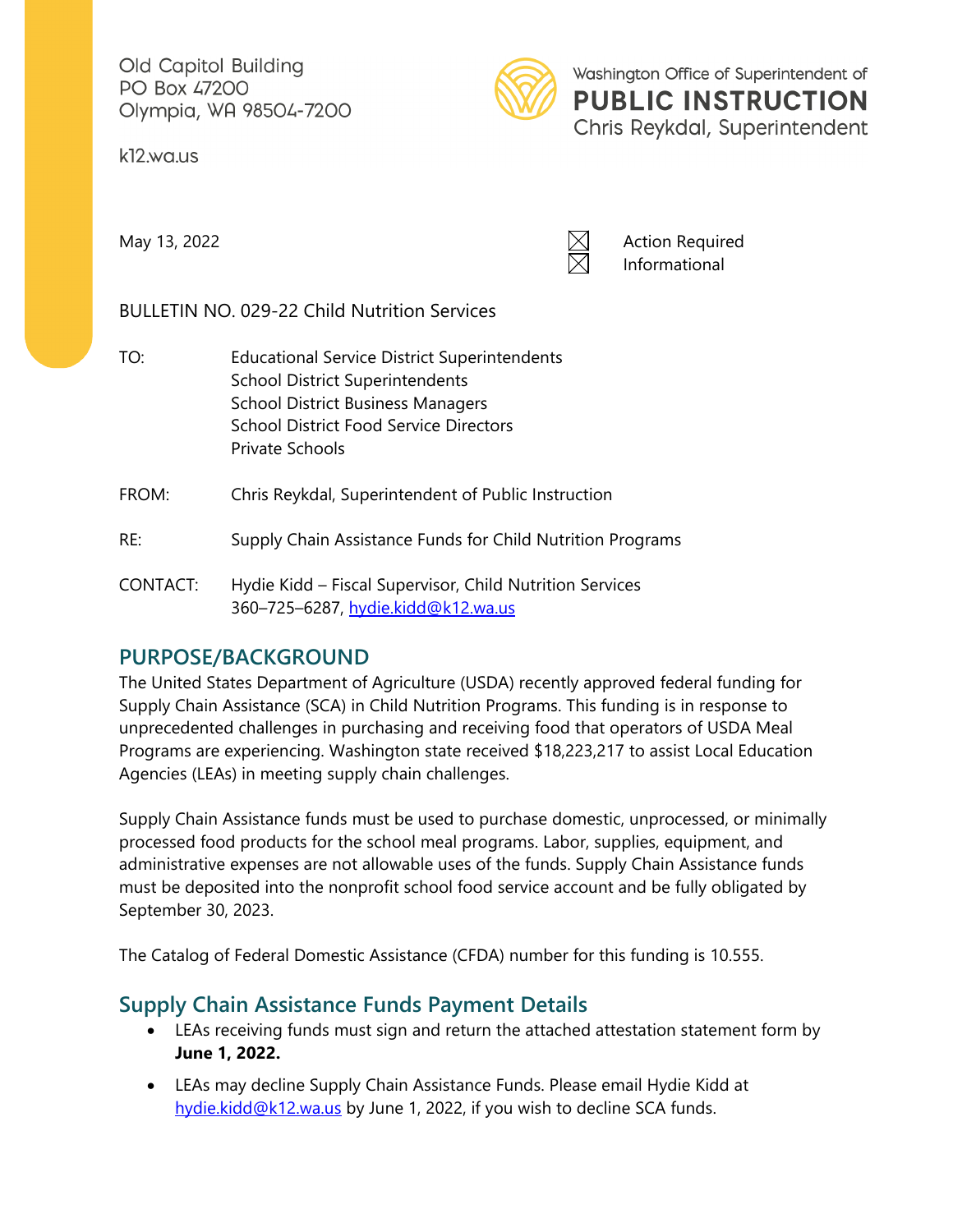- Payments are scheduled to be initiated in the Washington Integrated Nutrition System (WINS) in September 2022.
- Public School Districts, Tribal Compact Schools, and Charter Schools will receive this funding with school apportionment payments. The apportionment code for SCA funds is **6198-11.**
- Private schools and Residential Child Care Institutions will receive this funding through the Agency Financial Reporting System (AFRS).
- LEAs must keep purchasing records and other related records on file for review and audit purposes.

# **Supply Chain Assistance Funds Calculations**

OSPI Child Nutrition Services will use a USDA pre-determined formula to calculate LEA funding allocation. There are two components:

- 1. Base payment of \$5,000 to all eligible LEAs.
- 2. A proportional funding amount based on each LEA share of statewide student enrollment. October 2021 enrollment in schools normally operating the National School Lunch Program will be used.

The base payment is intended to ensure that the smallest LEAs receive a meaningful level of funding. The proportional amount is intended to provide resources that scale with the size of the student population served by the LEA.

# **Allowable Use of Supply Chain Assistance Funds**

Supply Chain Assistance funds must be used exclusively for the purchase of domestic food products that are unprocessed or minimally processed. Examples include:

- Fluid milk or other dairy foods such as cheese and yogurt
- Fruits and vegetables including 100% fruit juice
- Grain products such as pasta and rice
- Meat may be purchased provided it is minimally processed state; whole, pieces or ground meat
- Meat alternates such as legumes and beans
- Foods in a variety of minimal processing states; whole, cut, pureed or fresh, frozen, canned, or dried are allowable

Local Education Agencies must follow **Buy American requirements** when ensuring domesticity of food products using SCA funds. However, limited exceptions under the Buy American provision may not be used since all products must be domestic.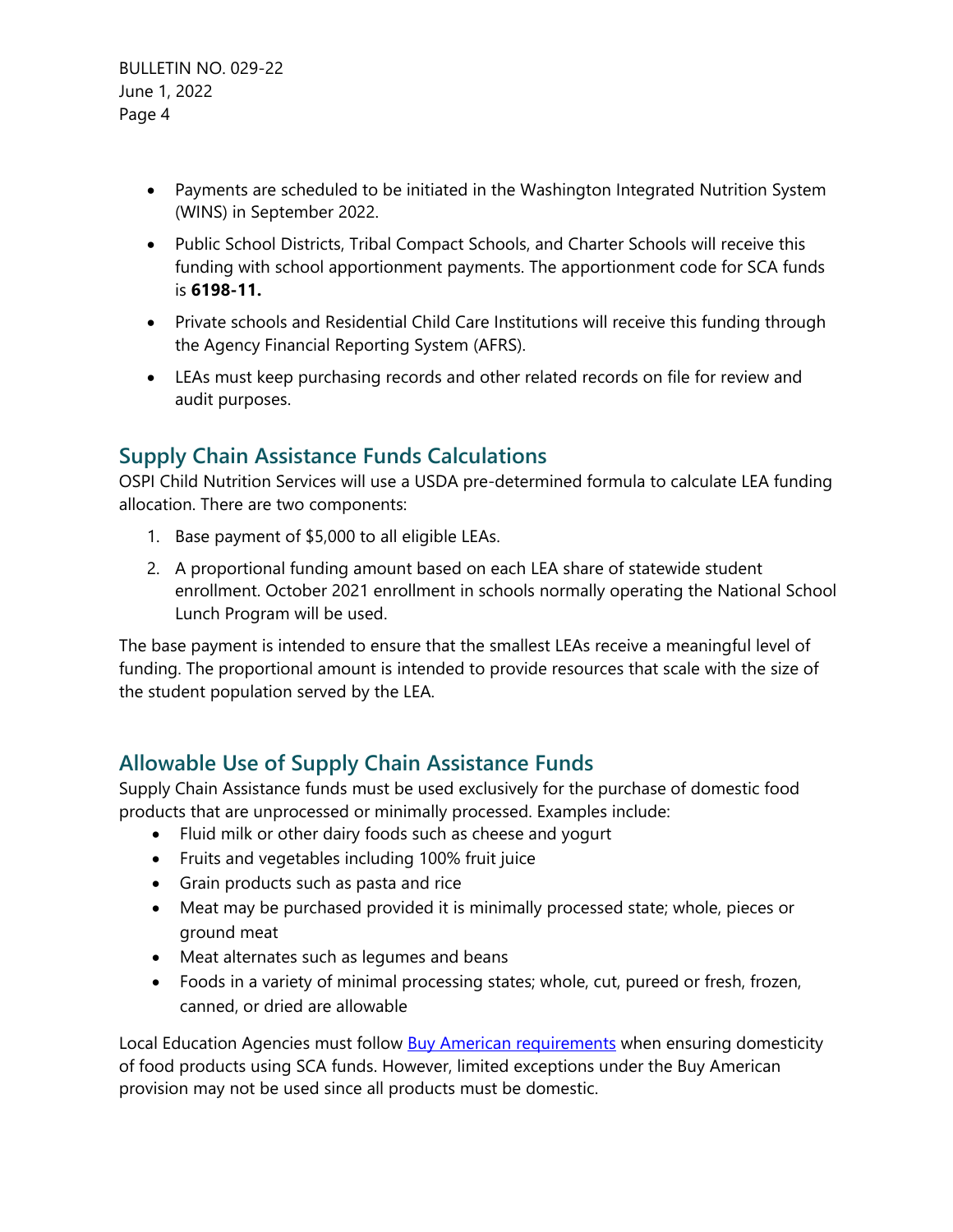BULLETIN NO. 029-22 June 1, 2022 Page 4

While there is no requirement to use SCA funds to purchase local foods, LEAs are encouraged to consider using SCA funds to purchase foods from local farmers. The release of funds is timed nicely to purchase seasonal Washington produce and other local products.

Additionally, SCA funds may be used for incidental costs in the purchasing process such as shipping, handling, or packaging that are normal customary costs charged by a vendor.

### **INFORMATION AND ASSISTANCE**

For questions regarding this bulletin, please contact Hydie Kidd – Fiscal Supervisor Child Nutrition Services, at 360-725-6287 or email [hydie.kidd@k12.wa.us.](mailto:leanne.eko@k12.wa.us) The OSPI TTY number is 360–664–3631.

This bulletin is also available on the [Bulletins](https://www.k12.wa.us/bulletinsmemos) page of the OSPI website.

Tennille Jeffries-Simmons Chief of Staff

T.J. Kelly Assistant Superintendent Financial Resources

Leanne Eko, RD, SNS Executive Director Child Nutrition Services

CR:eo

Attachment 1: Attestation for use of Supply Chain Assistance (SCA) Funding